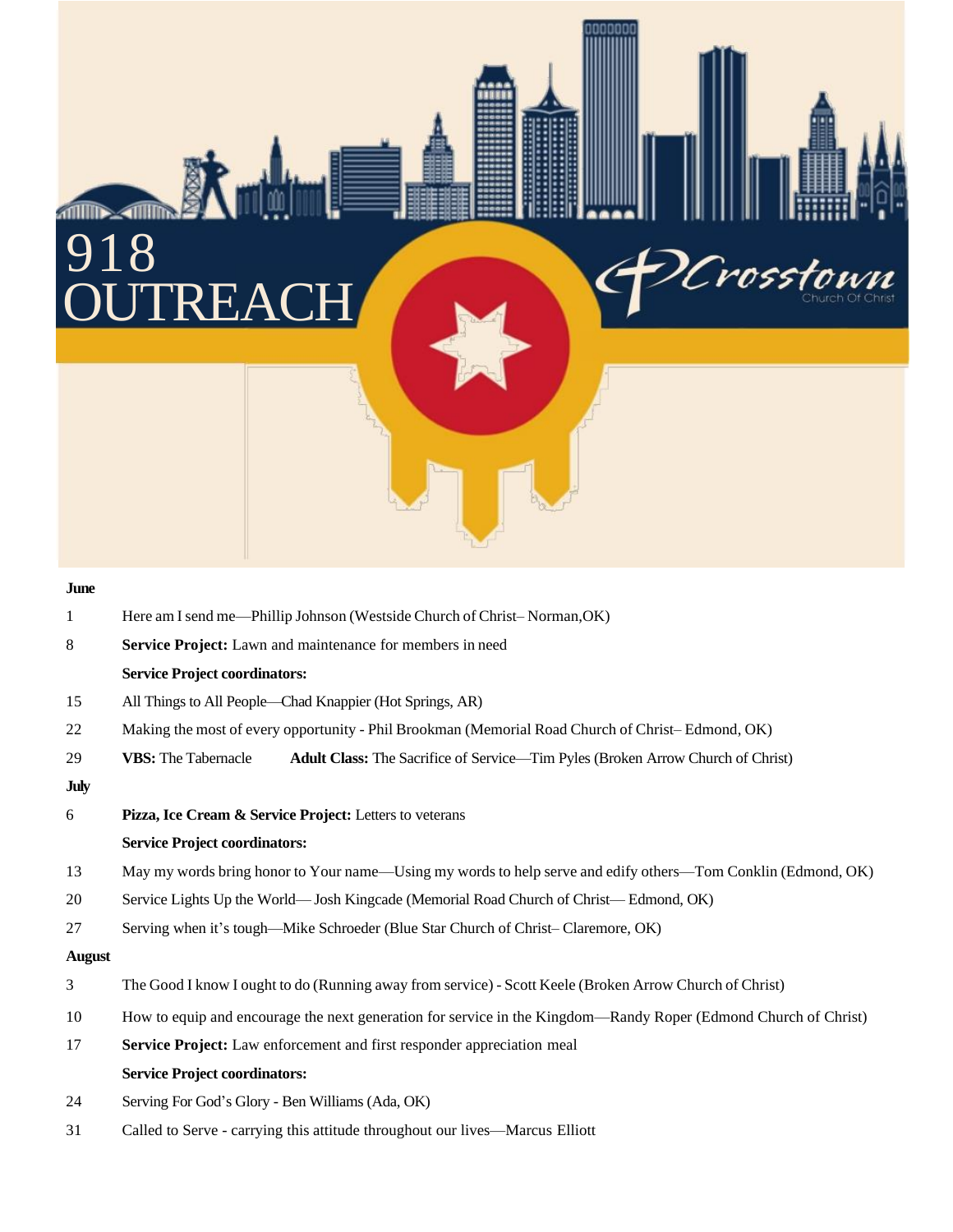## **THE SAFETY OUTREACH**

#### **June**

- 1 Here am I send me—Phillip Johnson (Westside Church of Christ–Norman, OK)
- **Service Project:** Lawn and maintenance for members in need
- All Things to All People—Chad Knappier (Hot Springs, AR)
- 22 Making the most of every opportunity Phil Brookman (Memorial Road Church of Christ– Edmond, OK)
- **VBS:** The Tabernacle **Adult Class:** The Sacrifice of Service—Tim Pyles (Broken Arrow Church of Christ)

### **July**

- **Pizza Ice Cream & Service Project:** Letters to veterans
- May my words bring honor to Your name—Using my words to help serve and edify others—Tom Conklin (Edmond, OK)

Crossi

- Service Lights Up the World— Josh Kingcade (Memorial Road Church of Christ— Edmond, OK)
- Serving when it's tough—Mike Schroeder (Blue Star Church of Christ– Claremore, OK)

## **August**

- The Good I know I ought to do (Running away from service) Scott Keele (Broken Arrow Church of Christ)
- How to equip and encourage the next generation for service in the Kingdom—Randy Roper (Edmond Church of Christ)
- **Service Project:** Law enforcement and first responder appreciation meal
- Serving For God's Glory Ben Williams (Ada, OK)
- Called to Serve carrying this attitude throughout our lives—Marcus Elliott